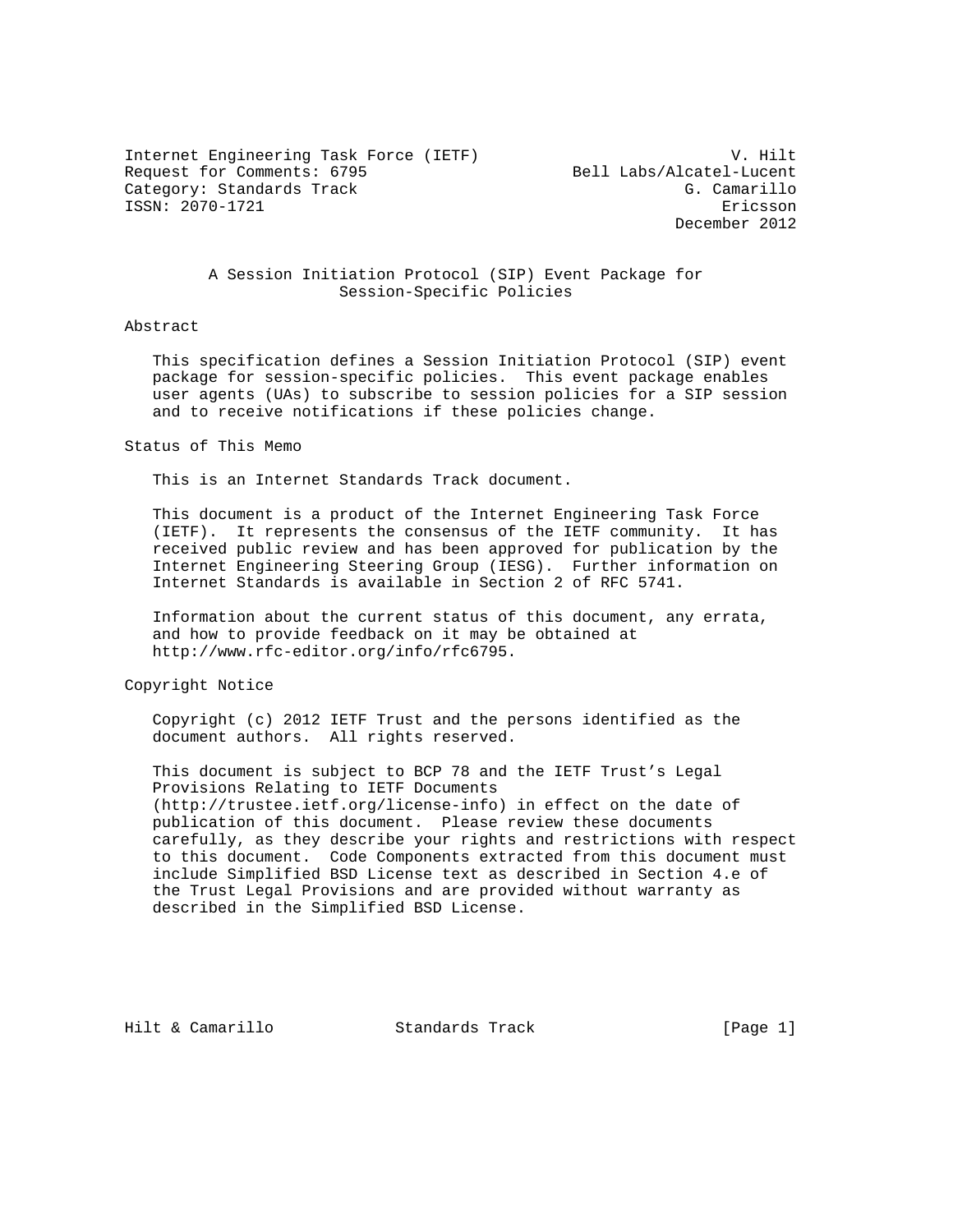# Table of Contents

| 2 <sub>1</sub> |                                                   |
|----------------|---------------------------------------------------|
|                |                                                   |
|                |                                                   |
|                |                                                   |
|                |                                                   |
|                |                                                   |
|                |                                                   |
|                | 3.6. Subscriber Generation of SUBSCRIBE Requests  |
|                | 3.7. Notifier Processing of SUBSCRIBE Requests  8 |
|                |                                                   |
|                | 3.9. Subscriber Processing of NOTIFY Requests 10  |
|                | 3.10. Handling of Forked Requests 11              |
|                |                                                   |
|                |                                                   |
|                |                                                   |
|                |                                                   |
| $5 -$          |                                                   |
|                |                                                   |
|                |                                                   |
|                |                                                   |
|                |                                                   |
|                |                                                   |

## 1. Introduction

 The Framework for Session Initiation Protocol (SIP) [RFC3261] Session Policies [RFC6794] defines a protocol framework that enables a proxy to define and impact policies on sessions such as the codecs or media types to be used. This framework identifies two types of session policies: session-specific and session-independent policies. Session-specific policies are policies that are created for one particular session, based on the session description of this session. They enable a network intermediary to inspect the session description that a UA is proposing and to return a policy specifically generated for this session description. For example, an intermediary could open pinholes in a firewall/NAT for each media stream in a session and return a policy that replaces the internal IP addresses and ports in the session description with external ones. Since session specific policies are tailored to a session, they only apply to the session for which they are created. A UA requests session-specific policies on a session-by-session basis at the time a session is created and the session description is known. Session-independent policies, on the other hand, are policies that are created independently of a session and generally apply to all the SIP sessions set up by a user agent.

Hilt & Camarillo Standards Track [Page 2]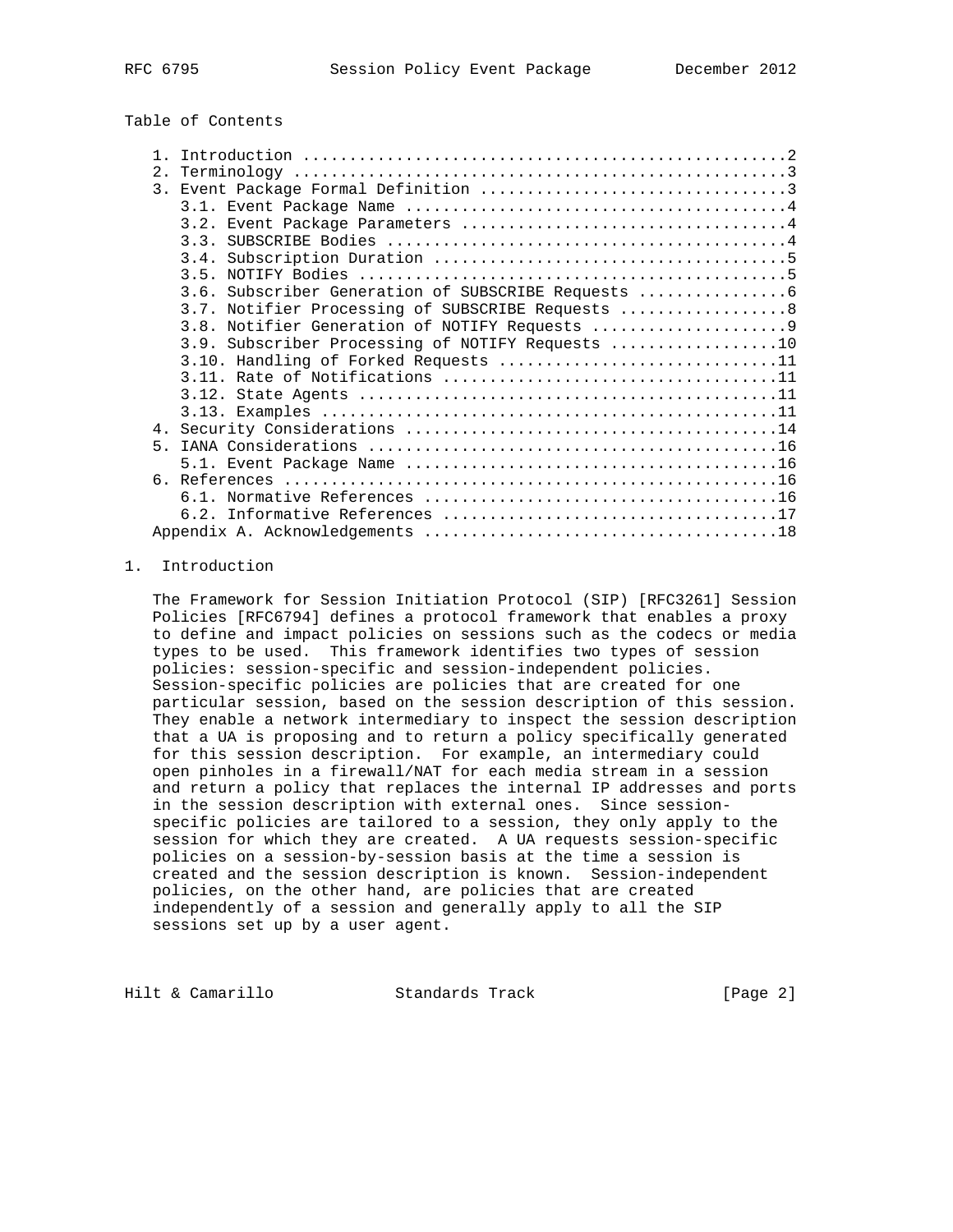"A Framework for Session Initiation Protocol (SIP) Session Policies" [RFC6794] defines a mechanism that enables UAs to discover the URIs of session-specific policy servers. This specification defines a SIP event package [RFC6665] that enables UAs to subscribe to session specific policies on a policy server. Subscribing to session specific policies involves the following steps (see the Session Policy Framework [RFC6794]):

- 1. A user agent submits the details of the session it is trying to establish to the policy server and asks whether a session using these parameters is permissible. For example, a user agent might propose a session that contains the media types audio and video.
- 2. The policy server generates a policy decision for this session and returns the decision to the user agent. Possible policy decisions are (1) to deny the session, (2) to propose changes to the session parameters with which the session would be acceptable, or (3) to accept the session as it was proposed. An example for a policy decision is to disallow the use of video but agree to all other aspects of the proposed session.
- 3. The policy server can update the policy decision at a later time. A policy decision update can require additional changes to the session (e.g., because the available bandwidth has changed) or deny a previously accepted session (i.e., disallow the continuation of a session).

 The event package for session-specific policies enables a user agent to subscribe to the policies for a SIP session following the above model. The subscriber initiates a subscription by submitting the details of the session it is trying to establish to the notifier (i.e., the policy server) in the body of a SUBSCRIBE request. The notifier uses this information to determine the policy decision for this session. It conveys the initial policy decision to the subscriber in a NOTIFY request and all changes to this decision in subsequent NOTIFY requests.

2. Terminology

 The key words "MUST", "MUST NOT", "REQUIRED", "SHALL", "SHALL NOT", "SHOULD", "SHOULD NOT", "RECOMMENDED", "MAY", and "OPTIONAL" in this document are to be interpreted as described in RFC 2119 [RFC2119].

3. Event Package Formal Definition

 This document provides the details for defining a SIP event package as required by RFC 6665 [RFC6665].

Hilt & Camarillo Standards Track [Page 3]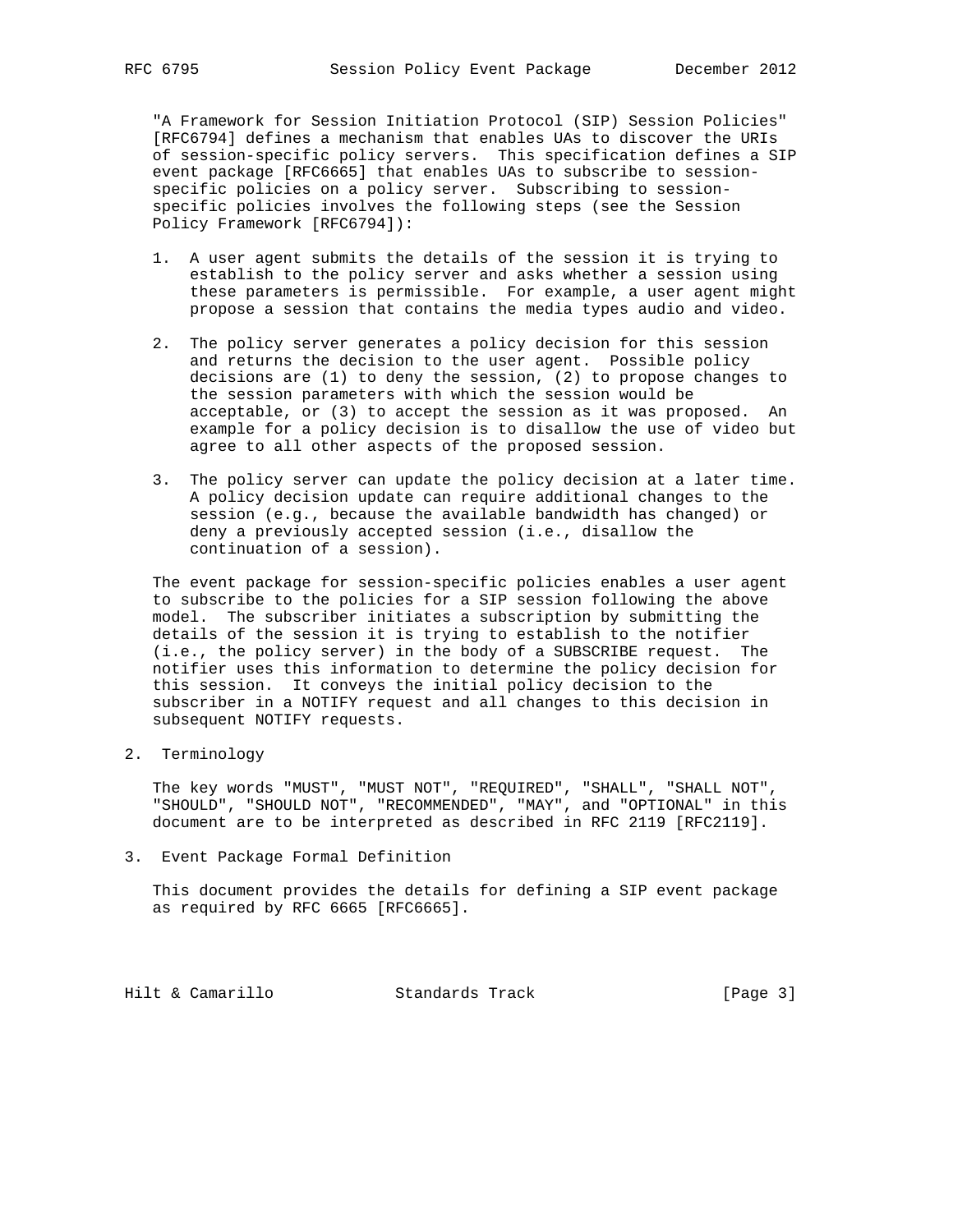## 3.1. Event Package Name

 The name of the event package defined in this specification is "session-spec-policy".

#### 3.2. Event Package Parameters

This package defines the following two event package parameters:

- local-only: The "local-only" parameter is optional and only defined for NOTIFY requests. The "local-only" parameter indicates that the remote session description is not required by the notifier. It MUST be ignored if received in a SUBSCRIBE request. The usage of the "local-only" parameter is described in Sections 3.6, 3.8 and 3.9.
- insufficient-info: The "insufficient-info" parameter is optional and only defined for NOTIFY requests. It is used by the notifier to indicate that a policy decision could not be made due to insufficient information. The "insufficient-info" parameter MUST be ignored if received in a SUBSCRIBE request. The usage of the "insufficient-info" parameter is described in Sections 3.7, 3.8 and 3.9.

## 3.3. SUBSCRIBE Bodies

 A SUBSCRIBE for this event package MUST contain a body that describes a SIP session. The purpose of this body is to enable the notifier to generate the policies in which the subscriber is interested. In this event package, the Request-URI, the event package name, and event parameters are not sufficient to determine the resource a subscription is for. However, with the session description in the SUBSCRIBE body, the notifier can generate the requested policy decision and create policy events for this resource.

 All subscribers and notifiers MUST support the MIME type "application/media-policy-dataset+xml" as defined in "A User Agent Profile Data Set for Media Policy" [RFC6796]. The "application/ media-policy-dataset+xml" format is the default format for SUBSCRIBE bodies in this event package. Subscribers and notifiers MAY negotiate the use of other formats capable of representing a session.

 Note: It has been proposed to directly use Session Description Protocol (SDP) [RFC4566] instead of encoding the session descriptions in the Media Policy [RFC6796] format. However, using a separate format such as the Media Policy format has a number of advantages over the direct use of SDP: i) the Media Policy format is more flexible and allows the inclusion of information that

Hilt & Camarillo Standards Track [Page 4]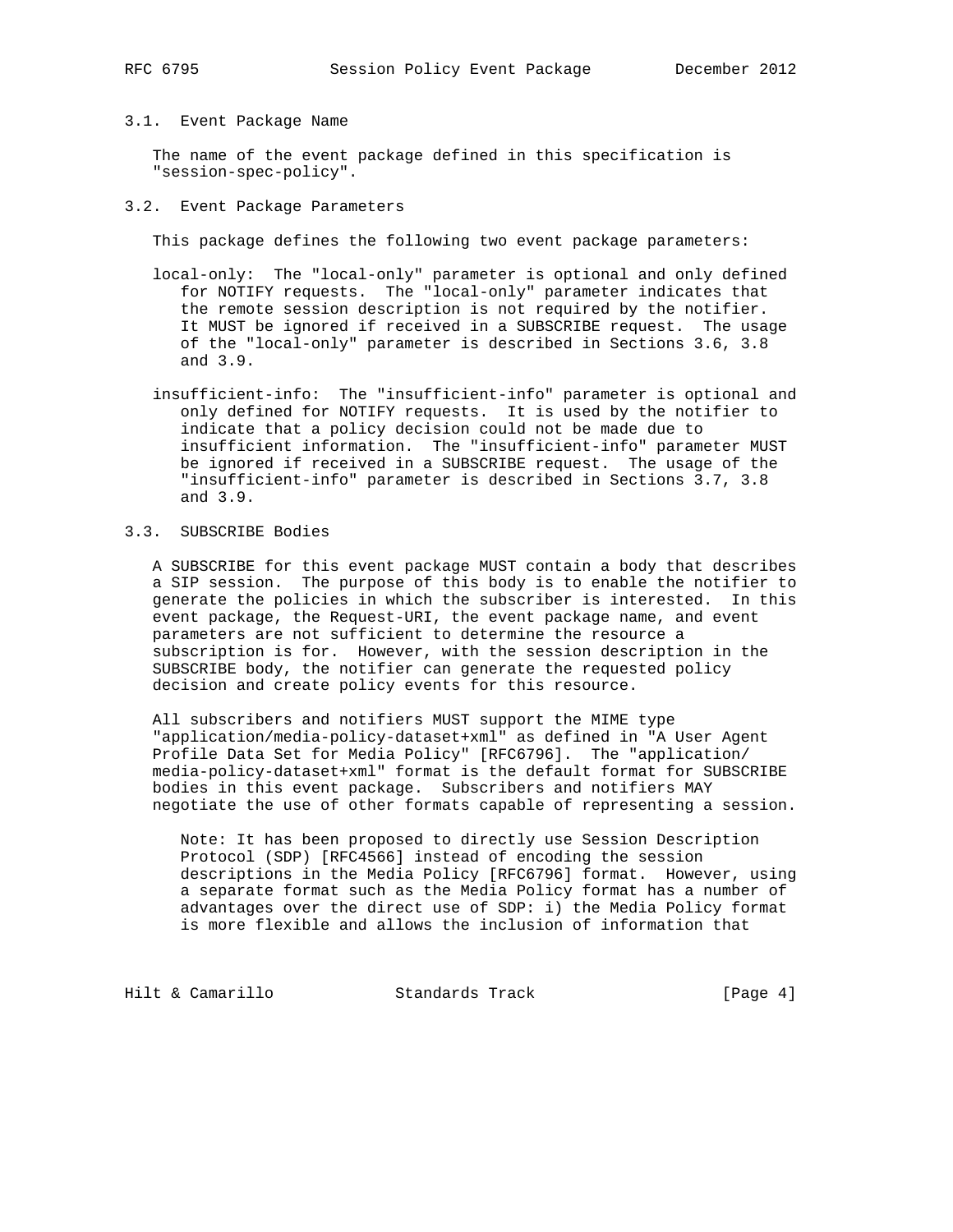can't be expressed in SDP (e.g., the target URI), ii) the Media Policy format enables the encoding of local and remote session descriptions in a single document (not requiring the use of MIME multipart and new content disposition types), and iii) the Media Policy format aligns the formats used for session-specific and session-independent policies. A drawback is that it requires the UA to encode SDP and session information in Media Policy documents.

### 3.4. Subscription Duration

 A subscription to the session-specific policy package is usually established at the beginning of a session and terminated when the corresponding session ends. A typical duration of a phone call is a few minutes.

 Since the duration of a subscription to the session-specific policy package is related to the lifetime of the corresponding session, the value for the duration of a subscription is largely irrelevant. However, the duration SHOULD be longer than the typical duration of a session. The default subscription duration for this event package is set to two hours.

 A subscription MAY be terminated before a session ends by the notifier. For example, a notifier may terminate the subscription after the initial policy notification has been sent to the subscriber if it knows that these policies will not change during the session. A subscriber MUST NOT terminate a subscription unless it is terminating the session this subscription is for or discovers that the notifier has been removed from the list of policy servers relevant for this session (see the Session Policy Framework [RFC6794]). A subscriber MUST refresh a subscription with a SUBSCRIBE request before the last SUBSCRIBE request expires to avoid that the subscription times out.

#### 3.5. NOTIFY Bodies

 In this event package, the body of a notification contains the session policy requested by the subscriber. All subscribers and notifiers MUST support the format "application/ media-policy-dataset+xml" [RFC6796] as a format for NOTIFY bodies.

 The SUBSCRIBE request MAY contain an Accept header field. If no such header field is present, it has a default value of "application/ media-policy-dataset+xml". If the header field is present, it MUST include "application/media-policy-dataset+xml", and it MAY include any other MIME type capable of representing session-specific

Hilt & Camarillo Standards Track [Page 5]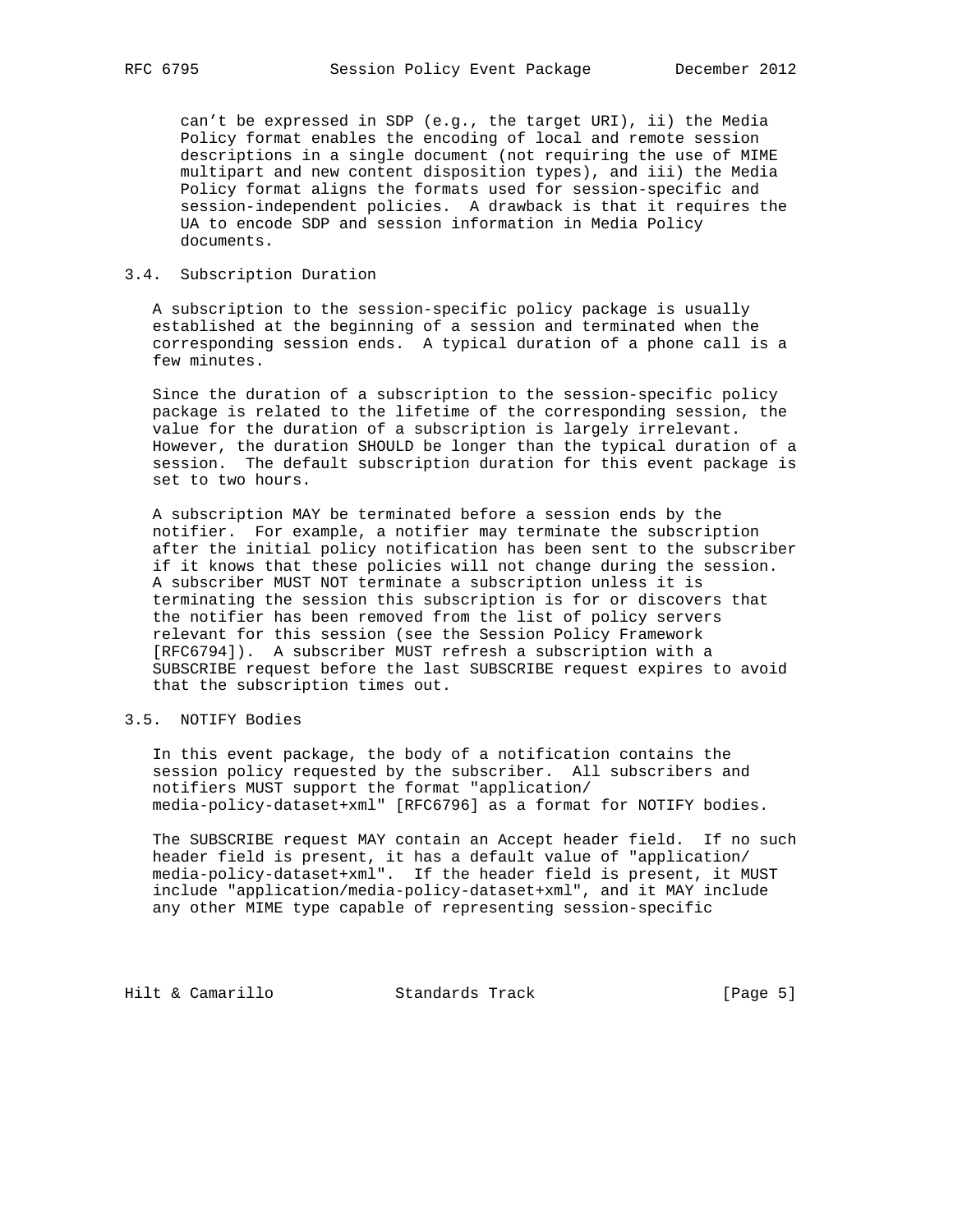policies. As defined in RFC 6665 [RFC6665], the body of notifications MUST be in one of the formats defined in the Accept header of the SUBSCRIBE request or in the default format.

 If the notifier uses the same format in NOTIFY bodies that was used by the subscriber in the SUBSCRIBE body (e.g., "application/ media-policy-dataset+xml"), the notifier can expect that the subscriber supports all format extensions that were used in the SUBSCRIBE body. The notifier cannot assume that the subscriber supports other extensions beyond that and SHOULD NOT use such extensions.

 If the SUBSCRIBE request contained a representation of the local session description and the subscription was accepted, then the NOTIFY body MUST contain a policy for the local session description. If the SUBSCRIBE request of an accepted subscription contained the local and the remote session description, then the NOTIFY body MUST contain two policies: one for the local and one for the remote session description.

#### 3.6. Subscriber Generation of SUBSCRIBE Requests

 The subscriber follows the general rules for generating SUBSCRIBE requests defined in RFC 6665 [RFC6665]. The subscriber MUST provide sufficient information in the SUBSCRIBE body to fully describe the session for which it seeks to receive session-specific policies. The subscriber MUST use the most recent session description as a basis for this information.

 If the "application/media-policy-dataset+xml" format is used in SUBSCRIBE bodies, the subscriber MUST provide a value for each field that is defined for session information documents [RFC6796] and for which the subscriber has information available. In other words, the subscriber MUST fill in the elements of a session information document as complete as possible. If the subscriber supports extensions of the "application/media-policy-dataset+xml" format, the subscriber MUST also provide a value for each field defined by this extension for session information documents, if possible. Providing as much information as possible avoids that a session is rejected due to a lack of session information and the negotiation of the information to be disclosed between notifier and subscriber.

 Subscriptions to this event package are typically created in conjunction with an SDP offer/answer exchange [RFC3264] during the establishment of a session (see the Session Policy Framework [RFC6794]). If used with an offer/answer exchange, the subscriber MUST insert the representation of the local session description in the SUBSCRIBE body. The local session description is the one that

Hilt & Camarillo Standards Track [Page 6]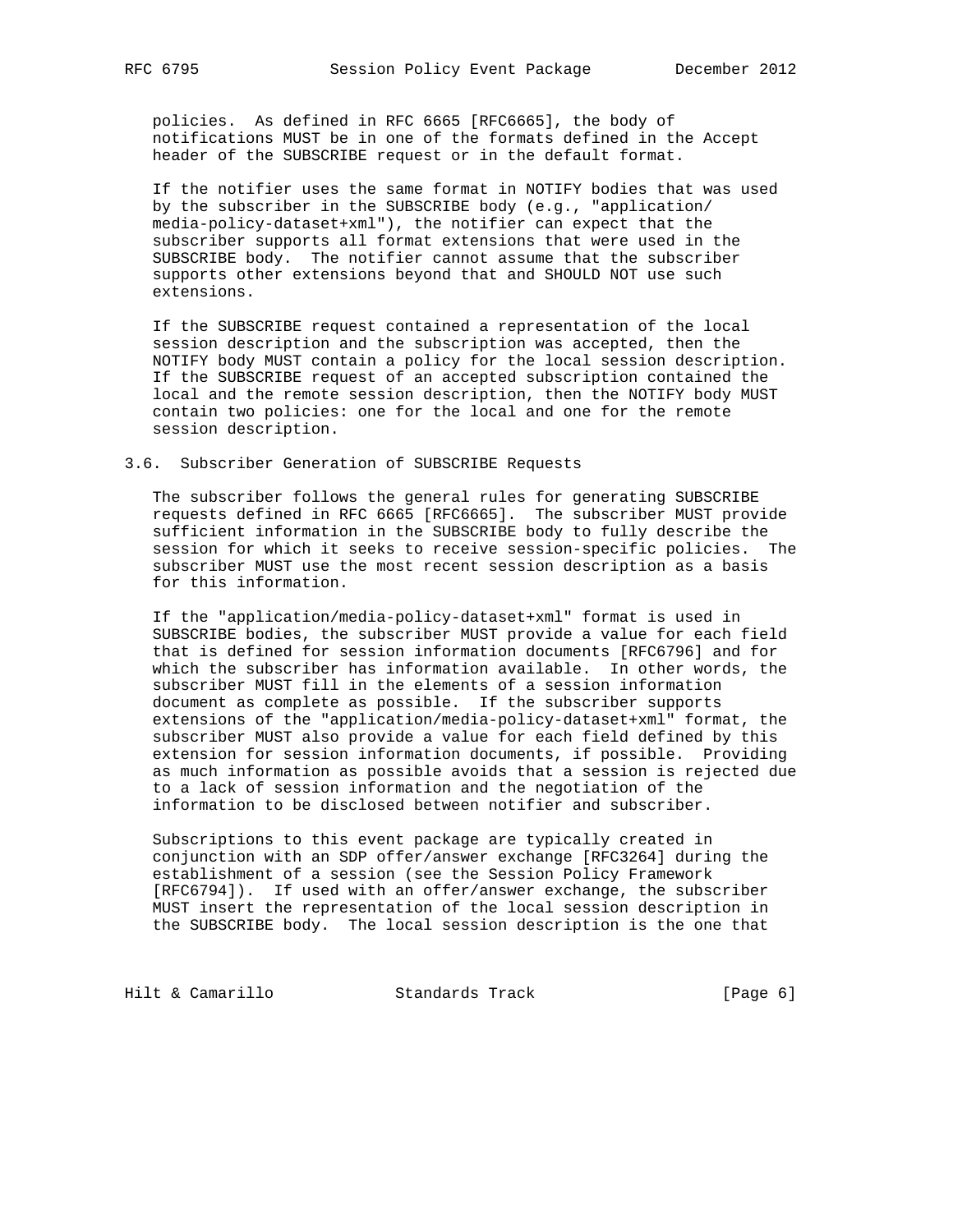was created by the subscriber (e.g., the offer if the subscriber has initiated the offer/answer exchange). Under certain circumstances, a UA may not have a session description when subscribing to session specific policies, for example, when it is composing an empty INVITE request (i.e., an INVITE request that does not contain an offer). In these cases, a UA SHOULD establish a subscription without including a representation of the local session description. The UA MUST refresh the subscription with a SUBSCRIBE request that contains this session description as soon as the session description becomes available, for example, when the UA receives a 200 OK to an empty INVITE request. A policy server can choose to admit a session only after the UA has disclosed the session descriptions.

 The subscriber SHOULD also include a representation of the remote session description in the SUBSCRIBE body. The remote session description is the one the subscriber has received (i.e., the answer if the subscriber has initiated the offer/answer exchange). In some scenarios, the remote session description is not available to the subscriber at the time the subscription to session-specific policies is established. In this case, the initial SUBSCRIBE message SHOULD only contain a representation of the local session description. When the remote description becomes available, the subscriber SHOULD refresh the subscription by sending another SUBSCRIBE request, which then contains the local and the remote session description, unless the subscriber has received a NOTIFY request with the "local-only" parameter. This parameter indicates that the notifier does not need to see the remote session description.

 A user agent can change the session description of an ongoing session. A change in the session description will typically affect the policy decisions for this session. A subscriber MUST refresh the subscription to session-specific policies every time the session description of a session changes. It does this by sending a SUBSCRIBE request, which contains the details of the updated session descriptions.

 A subscriber may receive an error that indicates a server failure in response to a SUBSCRIBE request. In this case, the subscriber SHOULD try to locate an alternative server, for example, using the procedures described in [RFC3263]. If no alternative server can be located, the subscriber MAY continue with the session for which it wanted to receive session-specific policies without subscribing to session-specific policies. This is to avoid that a failed policy server prevents a UA from setting up or continuing with a session. Since the sessions created by the UA may not be policy compliant without this subscription, they may be blocked by policy enforcement mechanisms if they are in place.

Hilt & Camarillo Standards Track [Page 7]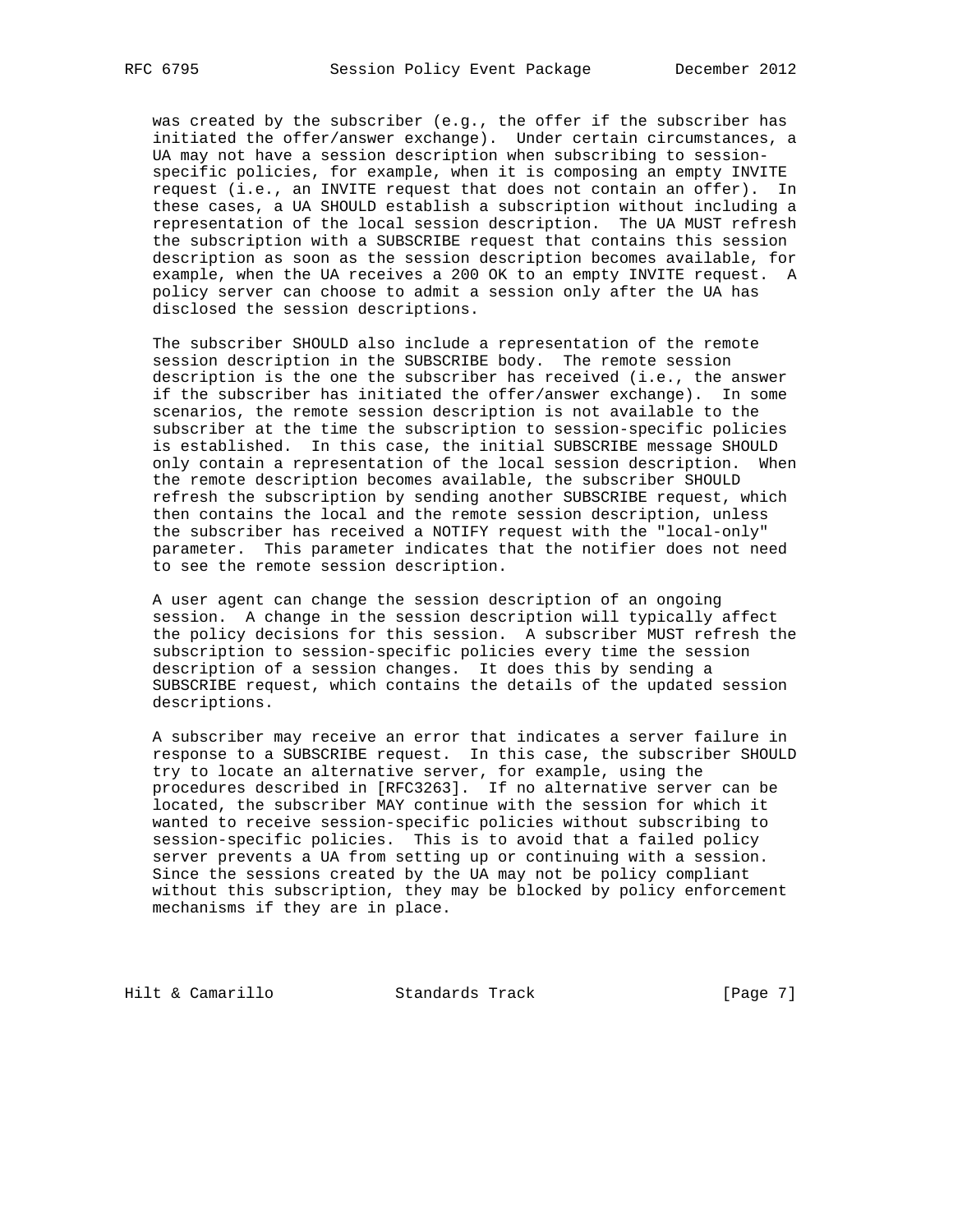Session policies can contain sensitive information. Moreover, policy decisions can significantly impact the behavior of a user agent. A user agent should therefore verify the identity of a policy server and make sure that policies have not been altered in transit. All implementations of this package MUST support Transport Layer Security (TLS) [RFC5246] and the Session Initiation Protocol Secure (SIPS) URI scheme. A subscriber SHOULD use SIPS URIs when subscribing to session-specific policies so that policies are transmitted over TLS. See Section 4.

## 3.7. Notifier Processing of SUBSCRIBE Requests

 All subscriptions to session-specific policies SHOULD be authenticated and authorized before approval. However, a policy server may frequently encounter UAs it cannot authenticate. In these cases, the policy server MAY provide a generic policy that does not reveal sensitive information to these UAs. For details, see Section 4.

 The authorization policy is at the discretion of the administrator. In general, all users SHOULD be allowed to subscribe to the session specific policies of their sessions. A subscription to this event package will typically be established by a device that needs to know about the policies for its sessions. However, subscriptions may also be established by applications (e.g., a conference server). In those cases, an authorization policy will typically be provided for these applications.

 Responding in a timely manner to a SUBSCRIBE request is crucial for this event package. A notifier must minimize the time needed for processing SUBSCRIBE requests and generating the initial NOTIFY request. This includes minimizing the time needed to generate an initial policy decision. In particular, a short response time is important for this event package since it minimizes the delay for fetching policies during an INVITE transaction and therefore reduces call setup time. In addition, subscriptions to session-specific policies can be established while the subscriber is in an INVITE transaction at a point where it has received the 200 OK but before sending the ACK. Delaying the creation of the initial NOTIFY request would delay the transmission of the ACK. A more detailed discussion of this scenario can be found in the Session Policy Framework [RFC6794].

 A subscriber may not have disclosed enough information in the SUBSCRIBE request to enable the notifier to generate a policy decision. For example, a UA may have subscribed to session-specific policies without including the representation of a session description. The policy server SHOULD accept such a subscription.

Hilt & Camarillo Standards Track [Page 8]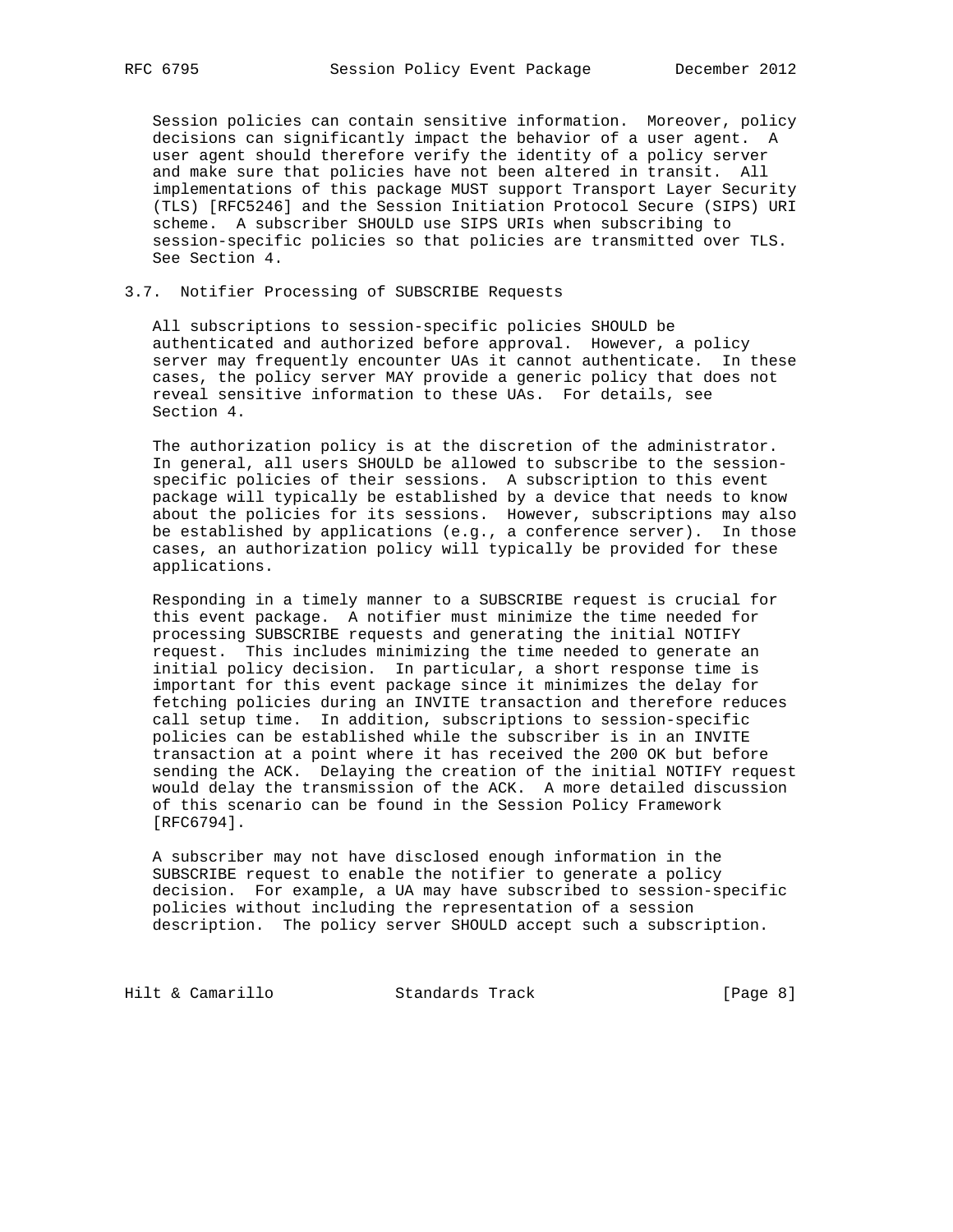The policy server SHOULD generate a NOTIFY request that includes the "insufficient-info" event package parameter. A NOTIFY request with this parameter indicates that a policy decision could not be made due to insufficient information. The body of such a NOTIFY request can either be empty or contain a policy decision document that provides hints about which information was missing.

#### 3.8. Notifier Generation of NOTIFY Requests

 A notifier sends a notification in response to SUBSCRIBE requests as defined in RFC 6665 [RFC6665]. In addition, a notifier MAY send a notification at any time during the subscription. Typically, it will send one every time the policy decision this subscription is for has changed. When and why a policy decision changes is entirely at the discretion of the administrator. A policy decision can change for many reasons. For example, a network may become congested due to an increase in traffic and reduce the bandwidth available to an individual user. Another example is a session that has been started during "business hours" and continues into "evening hours" where more bandwidth or video sessions are available to the user according to the service level agreement.

 Policy decisions are expressed in the format negotiated for the NOTIFY body (e.g., "application/media-policy-dataset+xml"). The policy document in a NOTIFY body MUST represent a complete policy decision. Notifications that contain the deltas to previous policy decisions or partial policy decisions are not supported in this event package.

 The notifier SHOULD terminate the subscription if the policy decision is to reject a session and if it can be expected that this decision will not change in the foreseeable future. The notifier SHOULD keep the subscription alive, if it rejects a session but expects that the session can be admitted soon. For example, if the session was rejected due to a temporary shortage of resources and the notifier expects that these resources will become available again shortly it should keep the subscription alive. The decision to reject a session is expressed in the policy decision document. A session is admitted by returning a policy decision document that requires some or no changes to the session.

 If the notifier has not received enough information to make a policy decision from the subscriber (e.g., because it did not receive a session description), the notifier SHOULD NOT terminate the subscription since it can be expected that the UA refreshes the subscription with a SUBSCRIBE request that contains more information. The notifier SHOULD generate a NOTIFY request with the "insufficient info" event package parameter to indicate that a policy decision

Hilt & Camarillo Standards Track [Page 9]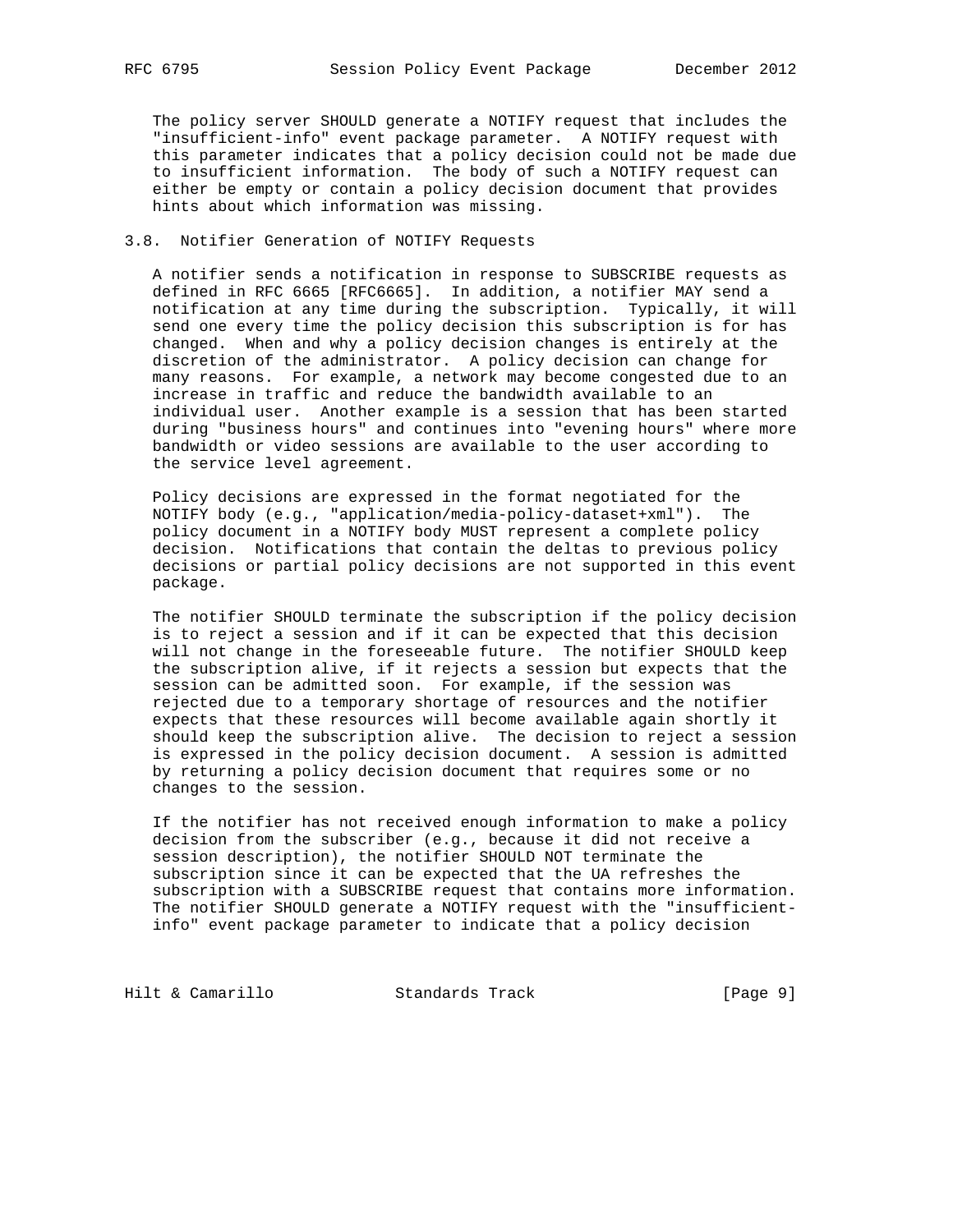could not be made due to insufficient information. This NOTIFY request can contain an empty body or a body that contains a policy decision document indicating which information was missing.

 Some session-specific policies do not require the disclosure of the remote session description to the notifier. If a notifier determines that this is the case after receiving a SUBSCRIBE request, the notifier SHOULD include the "local-only" event parameter in NOTIFY requests.

## 3.9. Subscriber Processing of NOTIFY Requests

 A subscriber MUST apply the policy decision received in a NOTIFY request to the session associated with this subscription. If the UA decides not to apply the received policy decision, the UA MUST NOT set up the session and MUST terminate the session if the session is already in progress. If the UA has a pending INVITE transaction for this session, the UA MUST cancel or reject the INVITE request.

 If the subscriber receives a NOTIFY request indicating that the session has been rejected, the subscriber MUST NOT attempt to establish this session. If the notifier has terminated the subscription after rejecting the session, the subscriber SHOULD NOT try to re-send the same SUBSCRIBE request again. The termination of the subscription by the notifier indicates that the policy decision for this session is final and will not change in the foreseeable future. The subscriber MAY try to re-subscribe for this session if at least one aspect of the session (e.g., a parameter in the session description or the target URI) has changed or if there is other reason to believe that re-trying the subscription will be successful (e.g., because time has progressed significantly since the last attempt).

 The notifier may keep up the subscription after rejecting a session to indicate that it may send an updated policy decision for this session to the subscriber at a later time. This is useful, for example, if the session was rejected due to a temporary shortage of resources and the notifier expects that this problem to be resolved shortly. In another example, the session was rejected because it was attempted in a restricted period during the day but this period is going to end soon. In this case, the subscriber SHOULD not terminate the subscription to session-specific policies.

 The subscriber may receive a NOTIFY request that contains an "insufficient-info" event package parameter to indicate that the SUBSCRIBE request did not contain enough information. The subscriber

Hilt & Camarillo Standards Track [Page 10]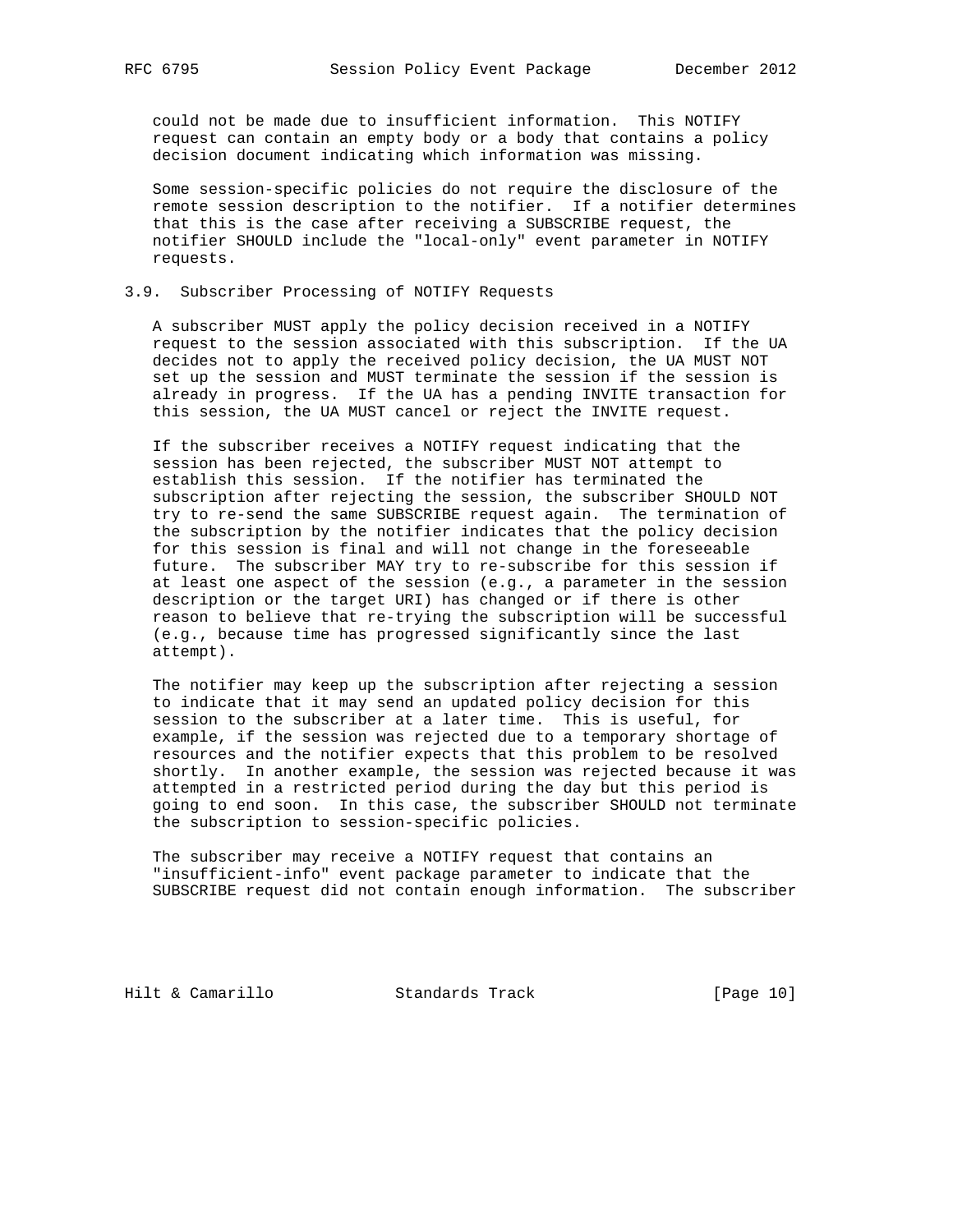SHOULD refresh the subscription with more complete information as soon as the missing information (e.g., the session description) is available.

 A subscriber may receive an update to a policy decision for a session that is already established. The subscriber MUST apply the new policy decision to this session. If a UA decides that it does not want to apply the new policy decision, the UA MUST terminate the session. An updated policy decision may require the UA to generate a re-INVITE or UPDATE request in this session if the session description has changed or it may need to terminate this session. A policy update that requires a UA to terminate a session can, for example, be triggered by the user's account running out of credit or the detection of an emergency that requires the termination of non emergency calls.

 If the subscriber receives a NOTIFY request that contains the "local only" event parameter, the subscriber SHOULD NOT include the remote session description in subsequent SUBSCRIBE requests within this subscription.

3.10. Handling of Forked Requests

 This event package allows the creation of only one dialog as a result of an initial SUBSCRIBE request. The techniques to achieve this behavior are described in [RFC6665].

3.11. Rate of Notifications

 It is anticipated that the rate of policy changes will be very low. In any case, notifications SHOULD NOT be generated at a rate of more than once every five seconds.

3.12. State Agents

State agents play no role in this package.

3.13. Examples

 The following message flow illustrates how a user agent (Alice's phone) can subscribe to session-specific policies when establishing a call (here to Bob's phone). The flow assumes that the user agent has already received the policy server URI (e.g., through configuration or as described in the Session Policy Framework [RFC6794]), and it does not show messages for authentication on a transport or SIP level.

These call flow examples are informative and not normative.

Hilt & Camarillo Standards Track [Page 11]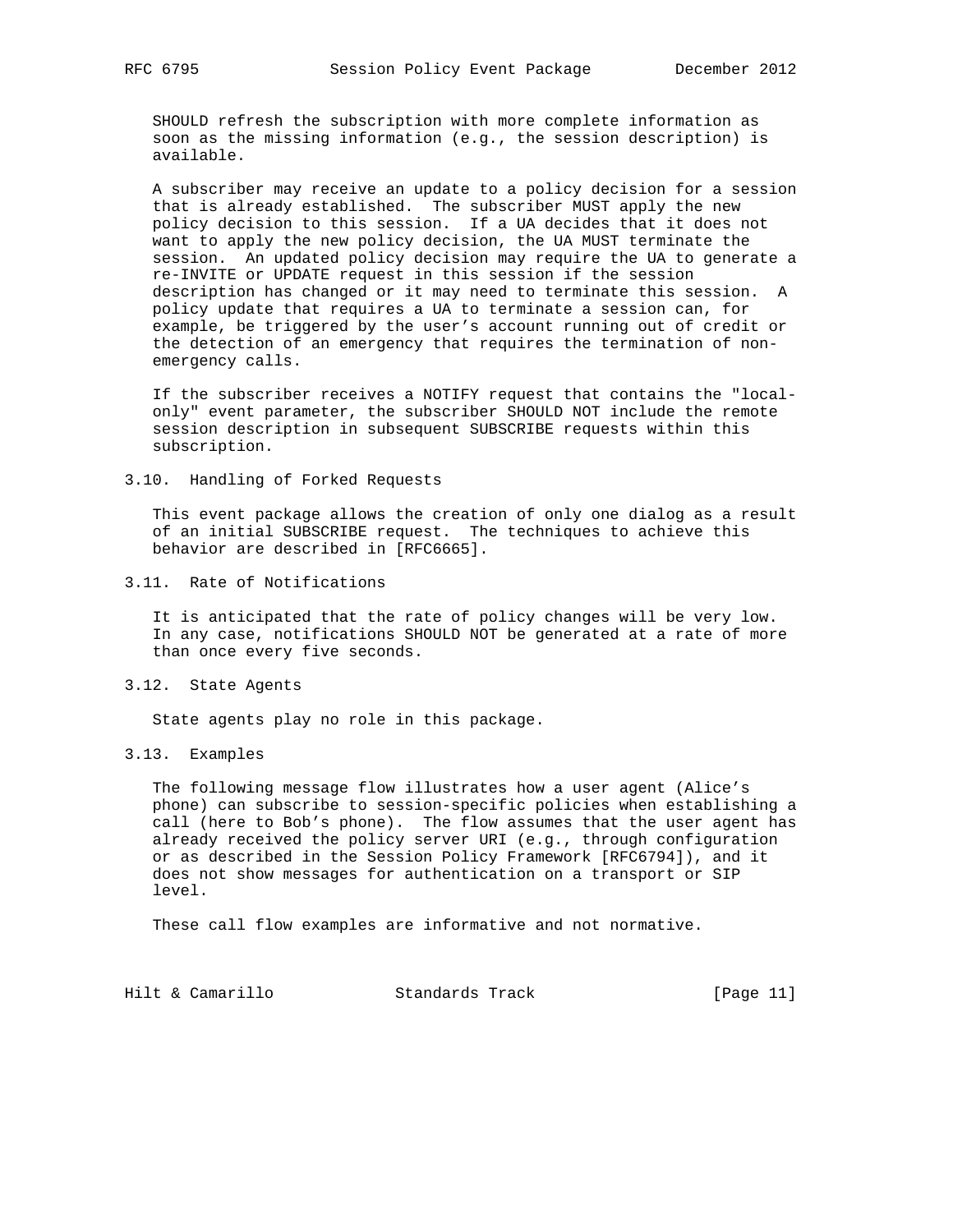Implementers should consult the main text of this document for exact protocol details.

Policy Server **Alice Bob**  | | |  $(1)$  SUBSCRIBE |<------------------| | |(2) 200 OK | | |------------------>| | (3) NOTIFY |------------------>| |  $(4)$  200 OK |<------------------| |  $|(5)$  INVITE | |------------------>| | | |  $(6)$  200 OK | <------------------ $|(7)$  ACK | |------------------>| (8) SUBSCRIBE |<------------------| | |(9) 200 OK | | |------------------>| | |(10) NOTIFY | | |------------------>| | (11) 200 OK |<------------------| | | | |

Message Details

(1) SUBSCRIBE Alice -> Policy Server

 SUBSCRIBE sips:policy@biloxi.example.com SIP/2.0 Via: SIP/2.0/TLS pc.biloxi.example.com:5061 ;branch=z9hG4bK74bf Max-Forwards: 70 From: Alice <sips:alice@biloxi.example.com>;tag=8675309 To: PS <sips:policy@biloxi.example.com> Call-ID: rt4353gs2egg@pc.biloxi.example.com CSeq: 1 SUBSCRIBE Contact: <sips:alice@pc.biloxi.example.com> Expires: 7200 Event: session-spec-policy Accept: application/media-policy-dataset+xml Content-Type: application/media-policy-dataset+xml

Hilt & Camarillo Standards Track [Page 12]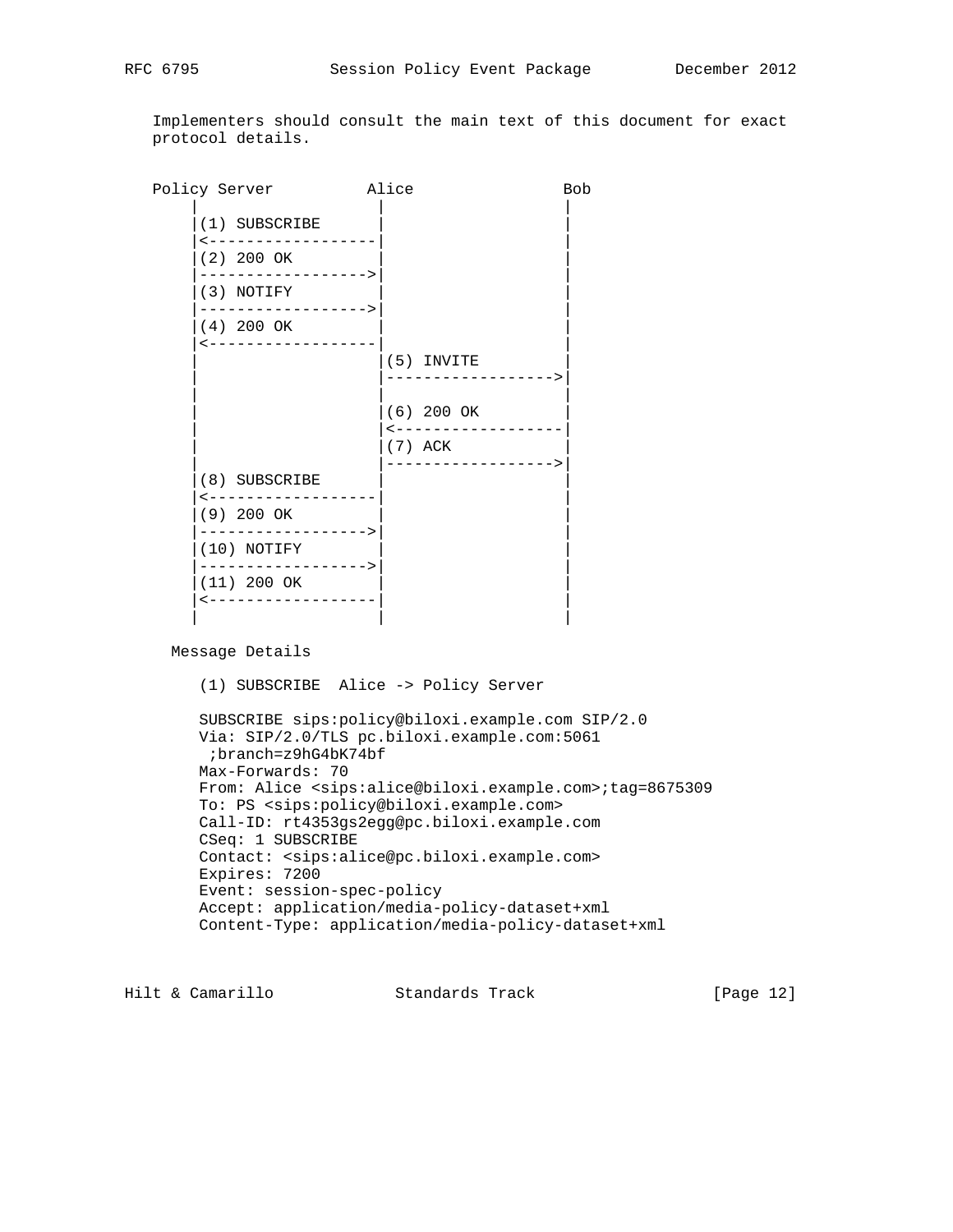Content-Length: ... [Local session description (offer)] (2) 200 OK Policy Server -> Alice (3) NOTIFY Policy Server -> Alice NOTIFY sips:alice@pc.biloxi.example.com SIP/2.0 Via: SIP/2.0/TLS srvr.biloxi.example.com:5061 ;branch=z9hG4bK74br Max-Forwards: 70 From: PS <sips:policy@biloxi.example.com>;tag=31451098 To: Alice <sips:alice@biloxi.example.com>;tag=8675309 Call-ID: rt4353gs2egg@pc.biloxi.example.com CSeq: 1 NOTIFY Event: session-spec-policy Subscription-State: active;expires=7200 Content-Type: application/media-policy-dataset+xml Content-Length: ... [Policy for local session description (offer)] (4) 200 OK Alice -> Policy Server (5) INVITE Alice -> Bob (6) 200 OK Bob -> Alice (7) ACK Alice -> Bob (8) SUBSCRIBE Alice -> Policy Server SUBSCRIBE sips:policy@biloxi.example.com SIP/2.0 Via: SIP/2.0/TLS pc.biloxi.example.com:5061 ;branch=z9hG4bKna998sl Max-Forwards: 70 From: Alice <sips:alice@biloxi.example.com>;tag=8675309 To: PS <sips:policy@biloxi.example.com>;tag=31451098 Call-ID: rt4353gs2egg@pc.biloxi.example.com CSeq: 2 SUBSCRIBE Expires: 7200 Event: session-spec-policy Accept: application/media-policy-dataset+xml Content-Type: application/media-policy-dataset+xml Content-Length: ...

Hilt & Camarillo Standards Track [Page 13]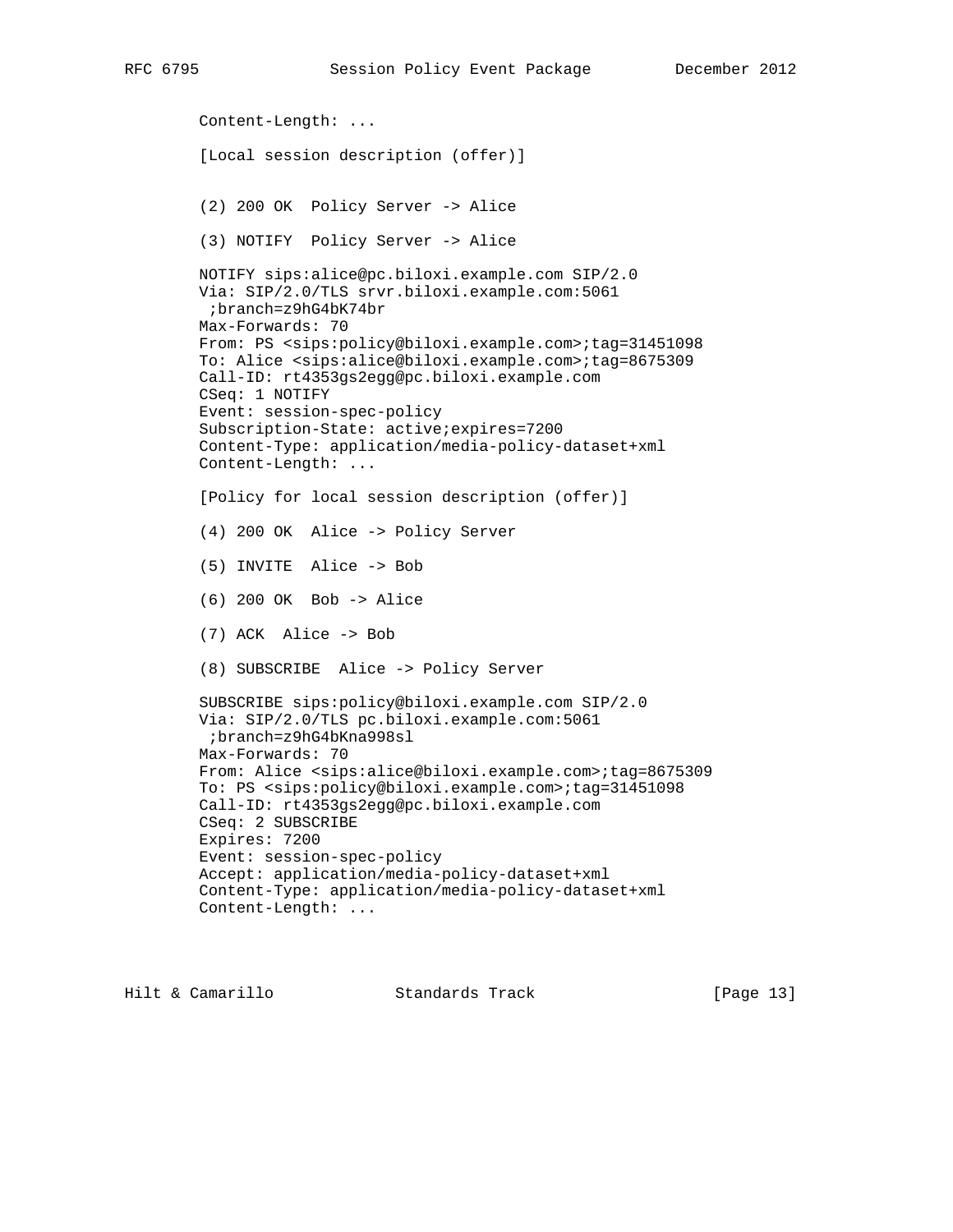[Local session description (offer)] [Remote session description (answer)] (9) 200 OK Policy Server -> Alice (10) NOTIFY Policy Server -> Alice NOTIFY sips:alice@pc.biloxi.example.com SIP/2.0 Via: SIP/2.0/TLS srvr.biloxi.example.com:5061 ;branch=z9hG4bKna998sk Max-Forwards: 70 From: PS <sips:policy@biloxi.example.com>;tag=31451098 To: Alice <sips:alice@biloxi.example.com>;tag=8675309 Call-ID: rt4353gs2egg@pc.biloxi.example.com CSeq: 2 NOTIFY Event: session-spec-policy Subscription-State: active;expires=7200 Content-Type: application/media-policy-dataset+xml Content-Length: ... [Policy for local session description (offer)] [Policy for remote session description (answer)] F6 200 OK Alice -> Policy Server

4. Security Considerations

 Session policies can significantly change the behavior of a user agent and can therefore be used by an attacker to compromise a user agent. For example, session policies can be used to prevent a user agent from successfully establishing a session (e.g., by setting the available bandwidth to zero). Such a policy can be submitted to the user agent during a session, which may cause the UA to terminate the session.

 A user agent transmits session information to a policy server. This information may contain sensitive data the user may not want an eavesdropper or an unauthorized policy server to see. For example, the session information may contain the encryption keys for media streams. Vice versa, session policies may also contain sensitive information about the network or service level agreements the service provider may not want to disclose to an eavesdropper or an unauthorized user agent.

Hilt & Camarillo Standards Track [Page 14]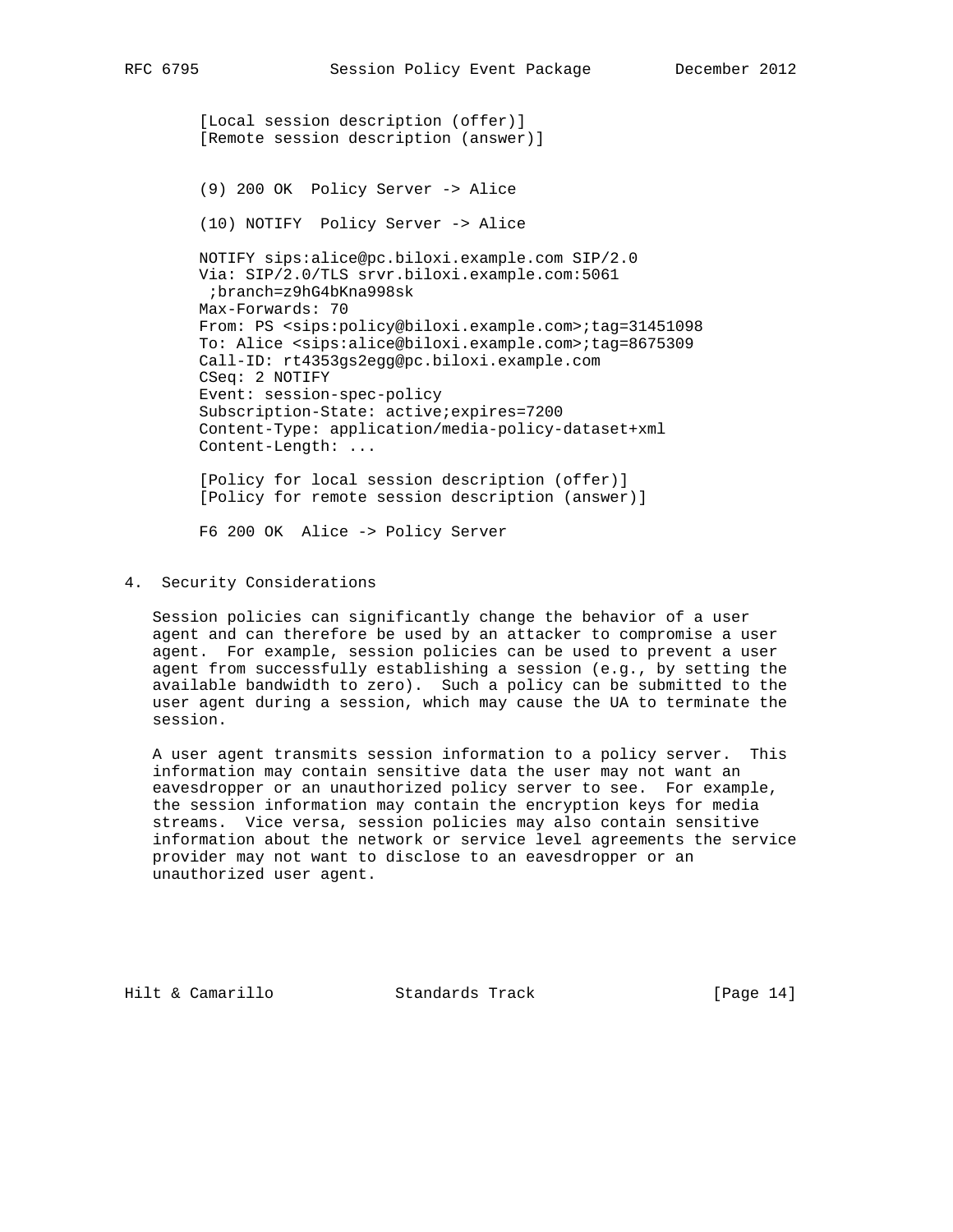It is therefore important to secure the communication between the user agent and the policy server. The following three discrete attributes need to be protected:

- 1. authentication of the policy server and, if needed, the user agent,
- 2. confidentiality of the messages exchanged between the user agent and the policy server, and
- 3. ensuring that private information is not exchanged between the two parties, even over a confidentiality-assured and authenticated session.

 Authentication of the peers and protecting the confidentiality of the policies in transit is achieved by existing SIP security mechanisms (the use of TLS and SIPS URI scheme [RFC3261], [RFC5630]).

 Accordingly, policy servers SHOULD be addressable only through a SIPS URI. Policy server and user agent MUST support TLS. The confidentiality of the communication between the policy server and the user agent will be assured as long as the policy server supports TLS and is reached through a SIPS URI.

 Authenticating the two parties can be performed using X.509 certificates exchanged through TLS and other techniques such as HTTP Digest. When the user agent establishes a TLS session with the policy server, the policy server will present it with an X.509 certificate. The user agent SHOULD ensure that the identity of the policy server encoded in the certificate matches the URI of the policy server the user agent has received either using the Session Policy Framework [RFC6794] or other means such as configuration.

 When a policy server receives a new subscription (as opposed to a refresh subscription), the policy server SHOULD try to authenticate the user agent using any means at its disposal. If the user agent has an X.509 certificate suitable for use with TLS, the identity of the user agent SHOULD be contained in the certificate, or, if the user agent does not possess a certificate, the policy server SHOULD challenge the user agent using HTTP Digest. A policy server may frequently encounter UAs it cannot authenticate. In these cases, the policy server MAY provide a generic policy that does not reveal sensitive information to these UAs.

 If the subscriber and notifier desire to protect the integrity of the policy exchange in an end-to-end manner, they MAY use S/MIME to protect the session policies. However, RFC3261 cautions that "[i]mplementers should note, however, that there may be rare network

Hilt & Camarillo Standards Track [Page 15]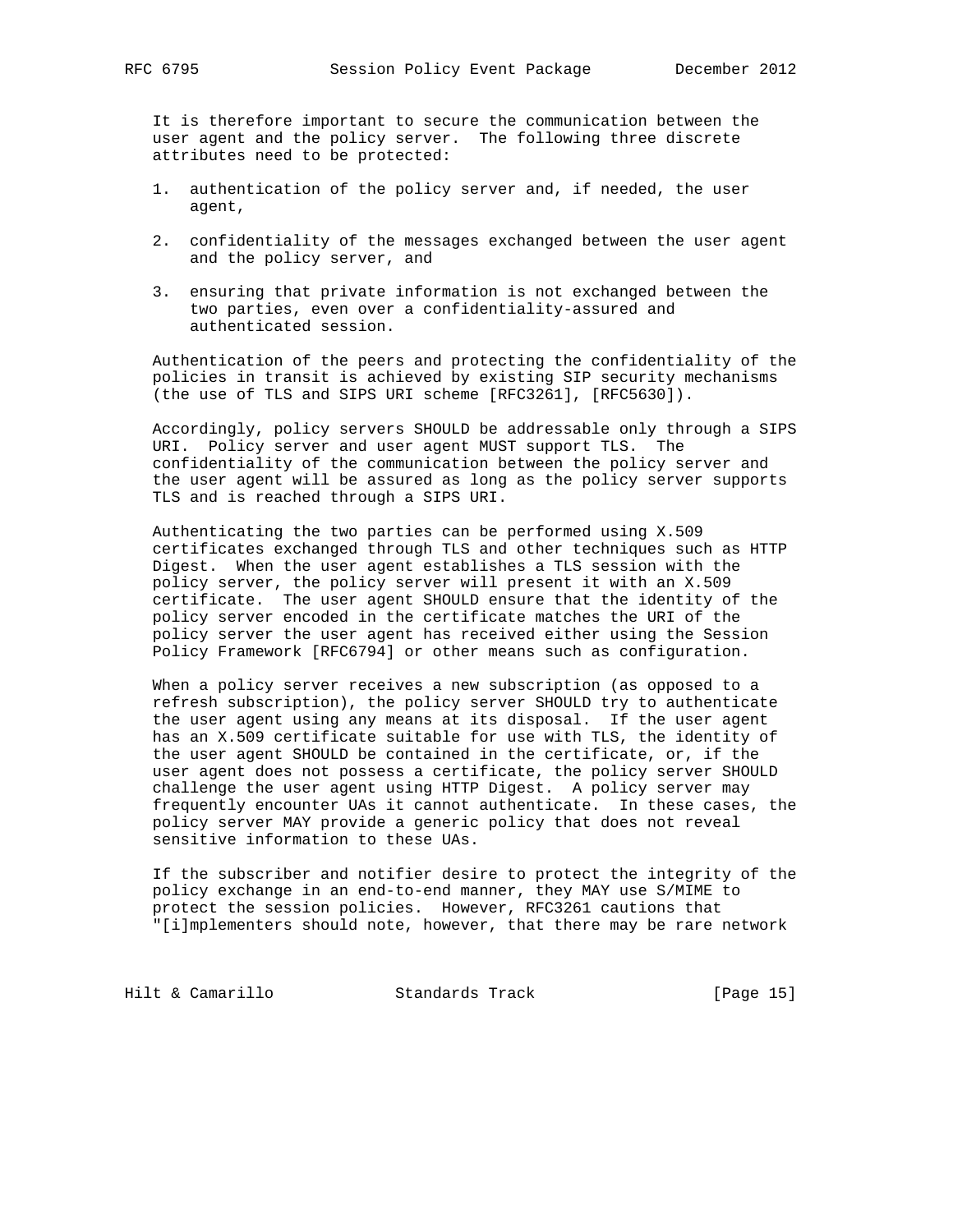intermediaries (not typical proxy servers) that rely on viewing or modifying the bodies of SIP messages (especially SDP), and that secure MIME may prevent these sorts of intermediaries from functioning" [RFC3261].

 And finally, the fact that the user agent and the policy server have successfully authenticated each other and have established a secure TLS session does not absolve either one from ensuring that they do not communicate sensitive information. For example, a session description may contain sensitive information -- session keys, for example -- that the user agent may not want to share with the policy server; and indeed, the policy server does not need such information to effectively formulate a policy. Thus, the user agent should not insert such sensitive information in a session information document that it sends to the policy server. Likewise, the policy server may have information that is sensitive and of no use to the user agent - network service level agreements, or network statistics, for example. Thus, the policy server should refrain from transmitting such information to the user agent.

- 5. IANA Considerations
- 5.1. Event Package Name

 This specification registers an event package as follows, based on the registration procedures defined in RFC 6665 [RFC6665].

Package Name: session-spec-policy

Package or Template-Package: This is a package.

Published Document: RFC 6795.

Person to Contact: Volker Hilt, volker.hilt@bell-labs.com.

- 6. References
- 6.1. Normative References
	- [RFC2119] Bradner, S., "Key words for use in RFCs to Indicate Requirement Levels", BCP 14, RFC 2119, March 1997.
	- [RFC3261] Rosenberg, J., Schulzrinne, H., Camarillo, G., Johnston, A., Peterson, J., Sparks, R., Handley, M., and E. Schooler, "SIP: Session Initiation Protocol", RFC 3261, June 2002.

Hilt & Camarillo Standards Track [Page 16]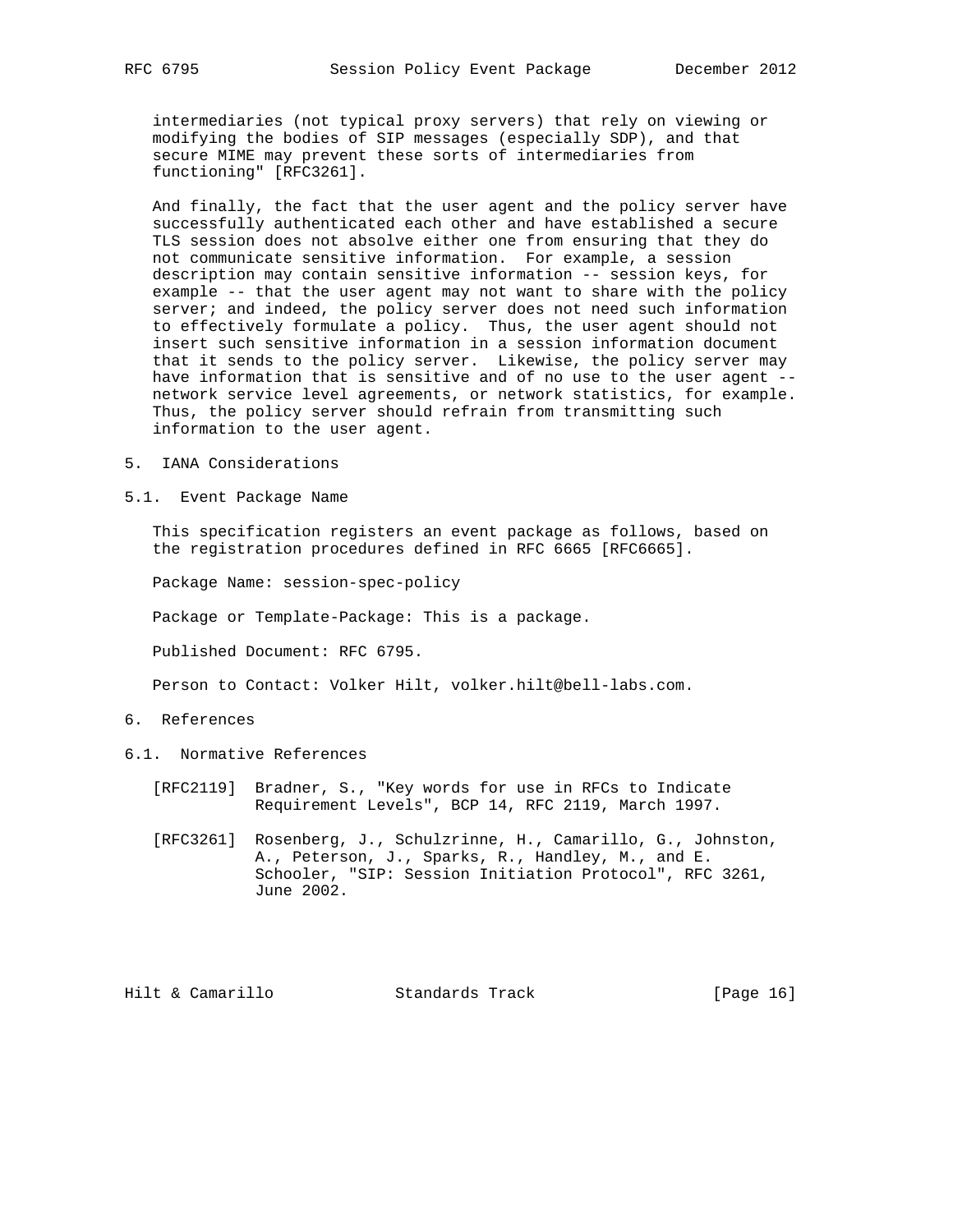- [RFC3263] Rosenberg, J. and H. Schulzrinne, "Session Initiation Protocol (SIP): Locating SIP Servers", RFC 3263,
- [RFC5246] Dierks, T. and E. Rescorla, "The Transport Layer Security (TLS) Protocol Version 1.2", RFC 5246, August 2008.
	- [RFC6665] Roach, A., "SIP-Specific Event Notification", RFC 6665, July 2012.
	- [RFC6794] Hilt, V., Camarillo, G., and J. Rosenberg, "A Framework for Session Initiation Protocol (SIP) Session Policies", RFC 6794, December 2012.
	- [RFC6796] Hilt, V., Camarillo, G., Rosenberg, J., and D. Worley, "A User Agent Profile Data Set for Media Policy", RFC 6796, December 2012.

6.2. Informative References

June 2002.

- [RFC3264] Rosenberg, J. and H. Schulzrinne, "An Offer/Answer Model with Session Description Protocol (SDP)", RFC 3264, June 2002.
- [RFC4566] Handley, M., Jacobson, V., and C. Perkins, "SDP: Session Description Protocol", RFC 4566, July 2006.
- [RFC5630] Audet, F., "The Use of the SIPS URI Scheme in the Session Initiation Protocol (SIP)", RFC 5630, October 2009.

Hilt & Camarillo Standards Track [Page 17]